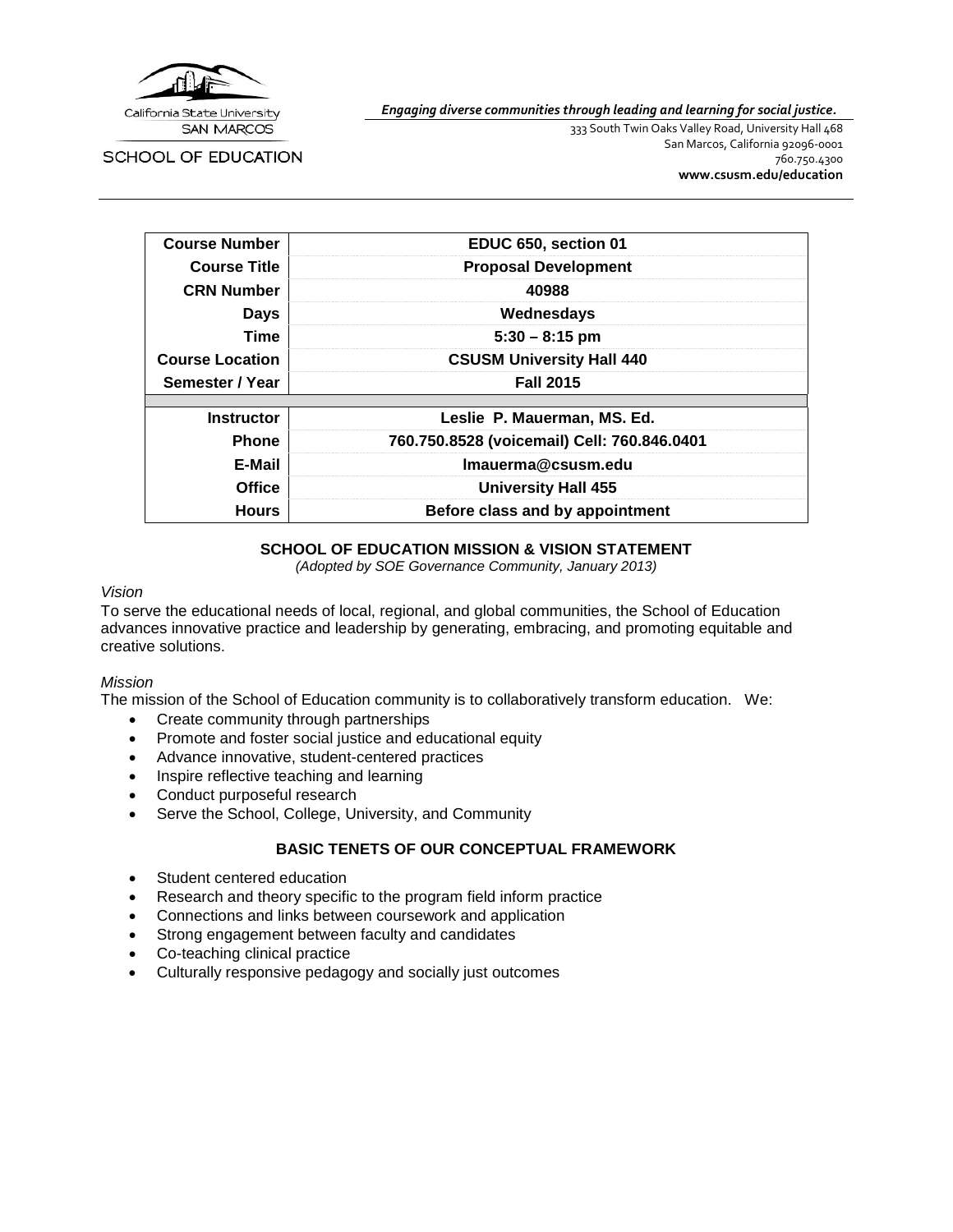# **TABLE OF CONTENTS**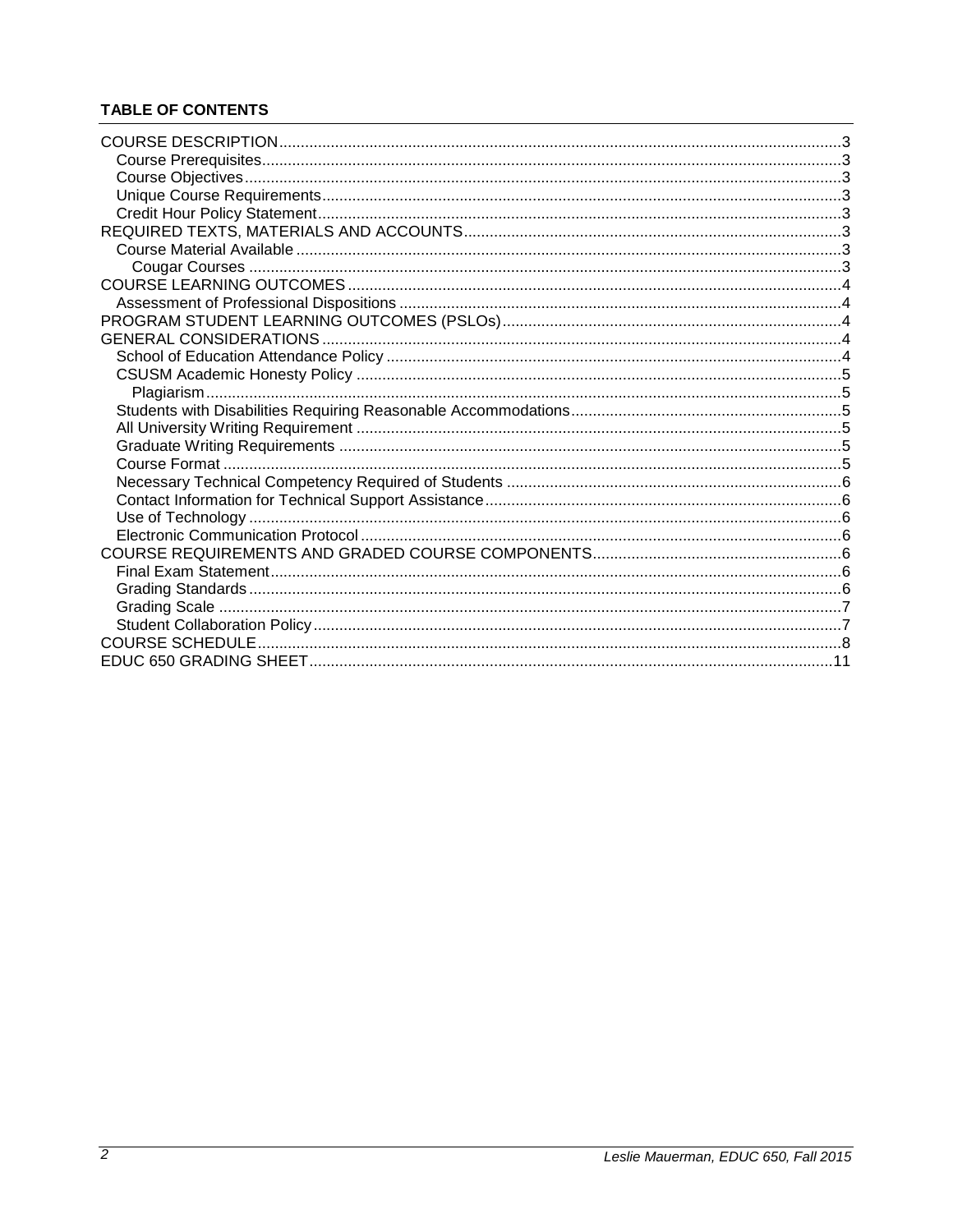### **COURSE DESCRIPTION**

<span id="page-2-0"></span>Guides students through the planning, preparation, and completion of the research or project proposal. With the guidance of the instructor, students will work collaboratively to plan and prepare each component of their proposals; an introduction to the study, well-developed research questions, a review of the literature, and proposal methodology.

### <span id="page-2-1"></span>**Course Prerequisites**

Admission to the MA Program & EDUC 622

### <span id="page-2-2"></span>**Course Objectives**

- 1. Identify Key Components of a Research Thesis, Curriculum Project or Exam.
- 2. Master APA Manual Format.
- 3. Write Thesis, Project or Exam.
- 4. Practice for Poster Presentation.

### <span id="page-2-3"></span>**Unique Course Requirements**

**EDUC 650 Cougar Course <https://cc.csusm.edu/course/view.php?id=801#section-0> Culminating Experience Supports** <http://community.csusm.edu/course/view.php?id=33>

### <span id="page-2-4"></span>**Credit Hour Policy Statement**

Per the University Credit Hour Policy:

- EDUC 650 is a 3 unit course. Candidates will meet for 3.25 hours in face-to-face instruction every other week throughout the term. Students are expected to spend a minimum of two hours outside of the classroom each week for each unit of credit engaged in learning, which for 650, equals 6 hours per week in addition to class time.
- Because EDUC 650 is a hybrid course, every other week shall be conducted online and in small writing group sessions. These sessions shall be fully described to students and determined on the first night of class. These group sessions shall be a minimum of 2 hours.
- Out-of-class time associated with the face-to-face sessions, and on-line work will total a minimum of 45 hours per unit of credit. This means that over the 16 week term, candidates shall spend a total of 122 hours working toward a suitable proposal and product.

### **REQUIRED TEXTS, MATERIALS AND ACCOUNTS**

<span id="page-2-5"></span>A fully functioning laptop for in-class writing activities.

American Psychological Association. (2009). *Publication Manual of the American Psychological Association (6th ed.)* Washington D.C.: American Psychological Association. ISBN 9781433805615 (paperback), 9781433805622 (spiral), or 9781433805592 (hardcover).

#### <span id="page-2-7"></span><span id="page-2-6"></span>**Course Material Available**

#### **Cougar Courses**

**EDUC 650 –Fall 2015** <http://cc2014.csusm.edu/course/view.php?id=708#section-0>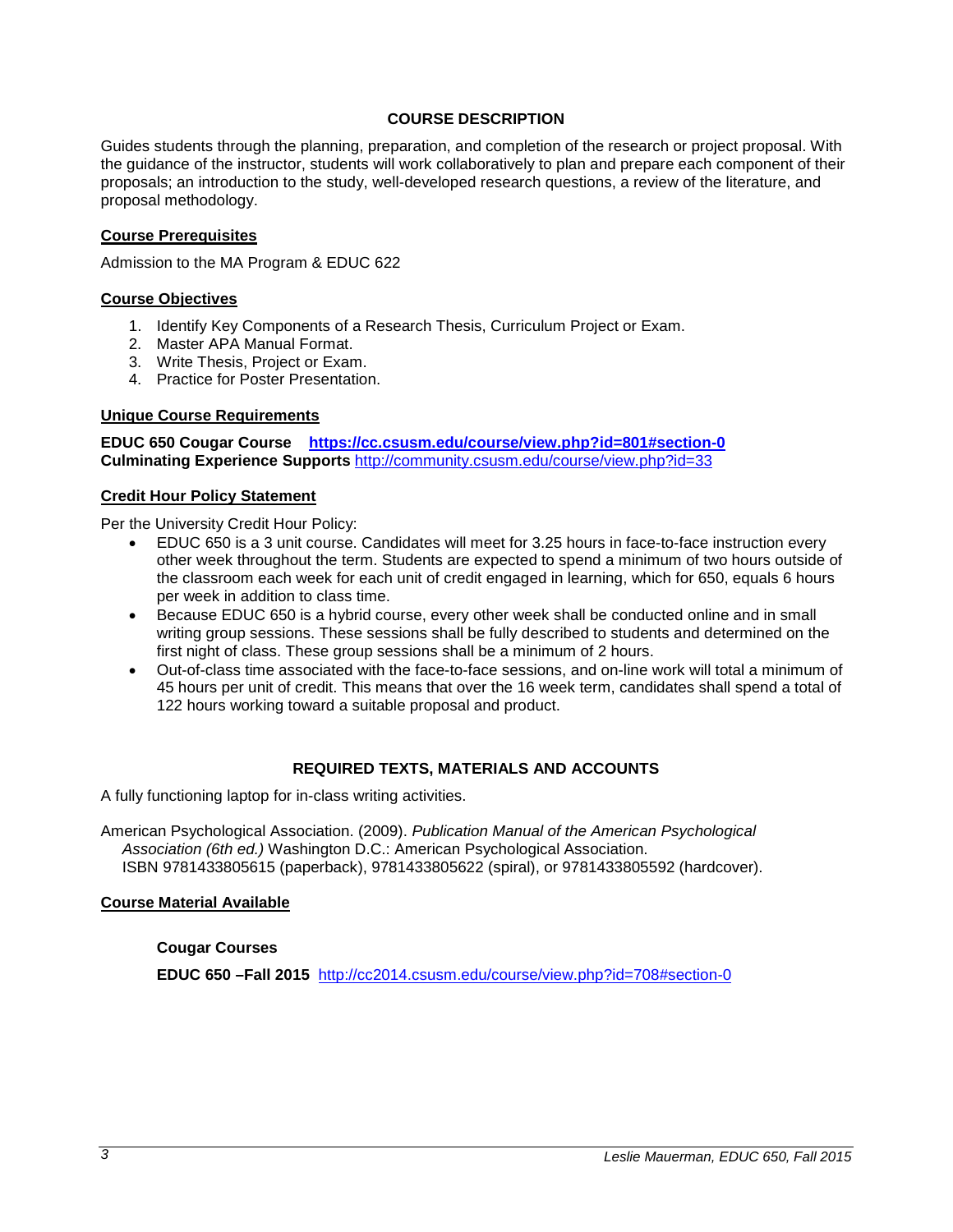### **COURSE LEARNING OUTCOMES**

<span id="page-3-0"></span>MA in Education is a professional preparation program. It is expected that graduate students will come to class prepared to discuss the readings, submit required assignments, and participate in class activities. Graduate students are expected to adhere to academic honesty and integrity, standards of dependability, confidentiality and writing achievement. Because it is important for educators to be able to effectively communicate their ideas to students, parents, colleagues, and administrators, writing that is original, clear and error-free is a priority for the School of Education. It is expected that work will be turned in on time. Please discuss individual issues with the instructor.

#### <span id="page-3-1"></span>**Assessment of Professional Dispositions**

Assessing a candidate's dispositions within a professional preparation program is recognition that teaching and working with learners of all ages requires not only specific content knowledge and pedagogical skills, but positive attitudes about multiple dimensions of the profession. The School of Education has identified six dispositions – social justice and equity, collaboration, critical thinking, professional ethics, reflective teaching and learning, and life-long learning—and developed an assessment rubric. For each dispositional element, there are three levels of performance - *unacceptable*, *initial target*, and *advanced target*. The description and rubric for the three levels of performance offer measurable behaviors and examples.

The assessment is designed to provide candidates with ongoing feedback for their growth in professional dispositions and includes a self-assessment by the candidate. The dispositions and rubric are presented, explained and assessed in one or more designated courses in each program as well as in clinical practice. Based upon assessment feedback candidates will compose a reflection that becomes part of the candidate's Teaching Performance Expectation portfolio. Candidates are expected to meet the level of *initial target* during the program.

### **PROGRAM STUDENT LEARNING OUTCOMES (PSLOs)**

<span id="page-3-2"></span>MA in Education is a professional preparation program. It is expected that graduate students come to class prepared to discuss the readings, submit required assignments, and participate in class activities. Graduate students are expected to adhere to academic honesty and integrity, standards of dependability, confidentiality and writing achievement. Because it is important for educators to be able to effectively communicate their ideas to students, parents, colleagues, and administrators, writing that is original, clear and error-free is a priority for the School of Education. It is expected that work will be submitted on time, according to scheduled due dates. Please discuss individual issues with the instructor.

### **GENERAL CONSIDERATIONS**

#### <span id="page-3-4"></span><span id="page-3-3"></span>**School of Education Attendance Policy**

Due to the dynamic and interactive nature of courses in the School of Education, all candidates (course participants) are expected to attend all classes and participate actively. At a minimum, candidates (course participants) must attend more than 80% of class time, or s/he may not receive a passing grade for the course at the discretion of the instructor. Individual instructors may adopt more stringent attendance requirements. Should the candidate (course participants) have extenuating circumstances, s/he should contact the instructor as soon as possible. *(Adopted by the COE Governance Community, December, 1997).*

EDUC 650 carries a 24% of final grade attached to attendance and active participation in writing groups.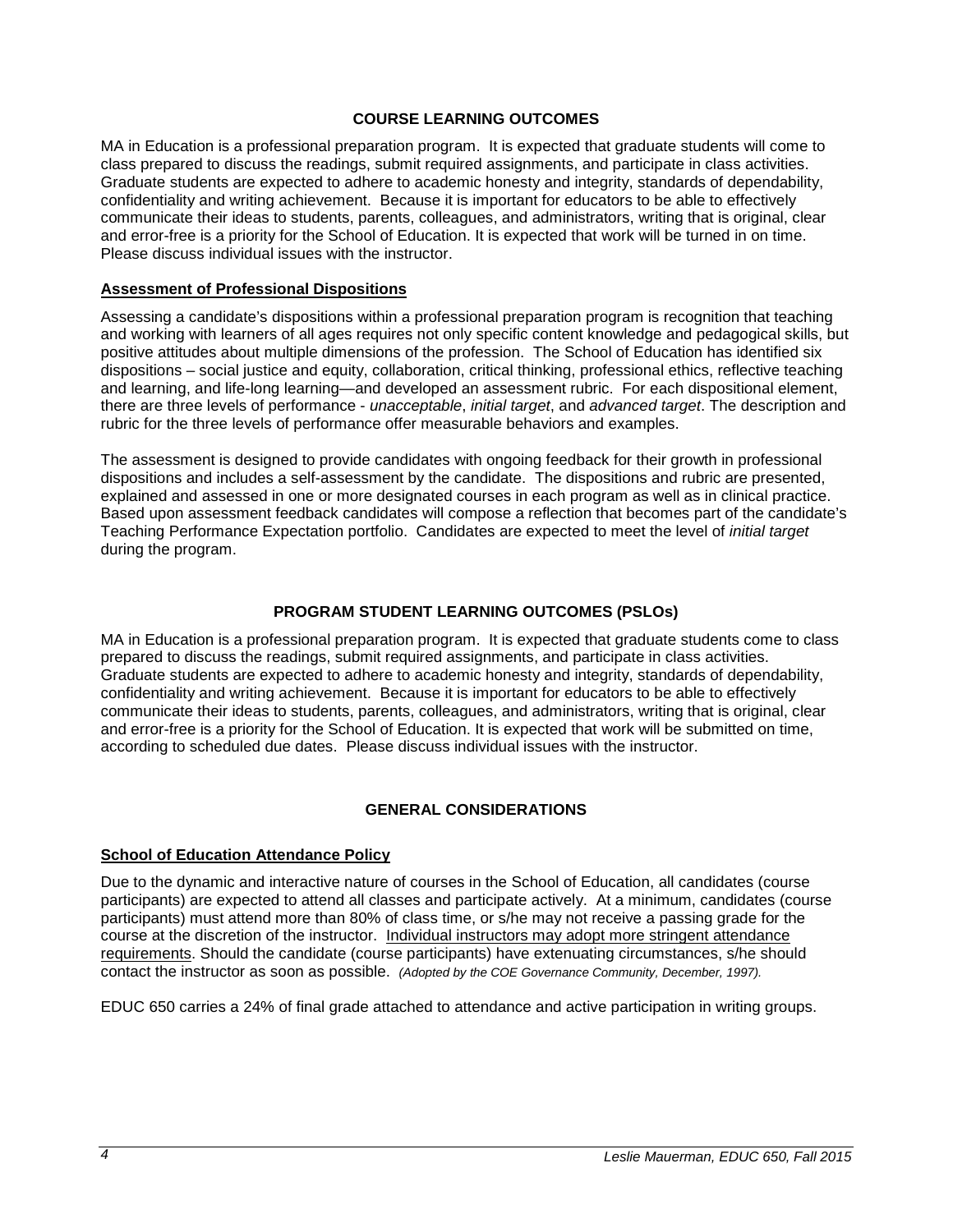## <span id="page-4-0"></span>**CSUSM Academic Honesty Policy**

Students will be expected to adhere to standards of academic honesty and integrity, as outlined in the Student Academic Honesty Policy. All assignments must be original work, clear and error-free. All ideas/material that are borrowed from other sources must have appropriate references to the original sources. Any quoted material must provide credit to the source and be punctuated accordingly.

Academic Honesty and Integrity: Students are responsible for honest completion and representation of their work. The CSUSM course catalog provides details regarding the ethical standards and penalties for infractions. There is a zero tolerance policy for plagiarism infractions. If any candidate believes there has been an infraction by someone in the class, please know that it is the ethical responsibility of all candidates to bring it to the instructor's attention. The instructor reserves the right to discipline any student for academic dishonesty, in accordance with the general rules and regulations of the university. Disciplinary action may include the lowering of grades and/or the assignment of a failing grade for an exam, assignment, or failure of the class as a whole.

Incidents of Academic Dishonesty will be reported to the Dean of Students. Sanctions at the University level may include suspension or expulsion from the University. Refer to the full Academic Honesty Policy at: [http://www.csusm.edu/policies/active/documents/Academic\\_Honesty\\_Policy.html](http://www.csusm.edu/policies/active/documents/Academic_Honesty_Policy.html)

## <span id="page-4-1"></span>**Plagiarism**

As an educator, it is expected that each candidate (course participant) will do his/her own work, and contribute equally to group projects and processes. Plagiarism or cheating is unacceptable under any circumstances. If you are in doubt about whether your work is paraphrased or plagiarized see the Plagiarism Prevention for Students website [http://library.csusm.edu/plagiarism/index.html.](http://library.csusm.edu/plagiarism/index.html) If there are questions about academic honesty, please consult the University catalog.

### <span id="page-4-2"></span>**Students with Disabilities Requiring Reasonable Accommodations**

Students with disabilities who require reasonable accommodations must be approved for services by providing appropriate and recent documentation to the Office of Disabled Student Services (DSS). This office is located in Craven Hall 4300, and can be contacted by phone at (760) 750-4905, or TTY (760) 750- 4909. Students authorized by DSS to receive reasonable accommodations should meet with their instructor during office hours or, in order to ensure confidentiality, in a more private setting.

## <span id="page-4-3"></span>**All University Writing Requirement**

2500 words for courses of 3 units is satisfied in the course.

## <span id="page-4-4"></span>**Graduate Writing Requirements**

The California State University maintains a Graduation Writing Assessment Requirement (GWAR) for master's students, to be completed before Advancement to Candidacy can be approved. A student may satisfy the graduate writing requirement in one of two ways: an acceptable standardized test score or a paper that receives a passing score as described in the GWAR rubric. Toward the goal of providing opportunity for graduate students in the School of Education to satisfy the writing requirement, all papers in all graduate classes must adhere to the rules of style (for writing and format style) detailed in the Publication Manual of the American Psychological Association, 6th Ed. (2009). This is a required textbook for all CSUSM SOE graduate courses.

## <span id="page-4-5"></span>**Course Format**

EDUC 650 meets for face to face instruction every other Wednesday throughout the entire semester, in general. Please see the detailed schedule below. On the weeks when class does not meet on campus, there shall be small group writing session meetings held either on campus or in a public place of students choosing, like a public or university library. Outside writing time beyond these meetings is required for a minimum of 6 hours per week.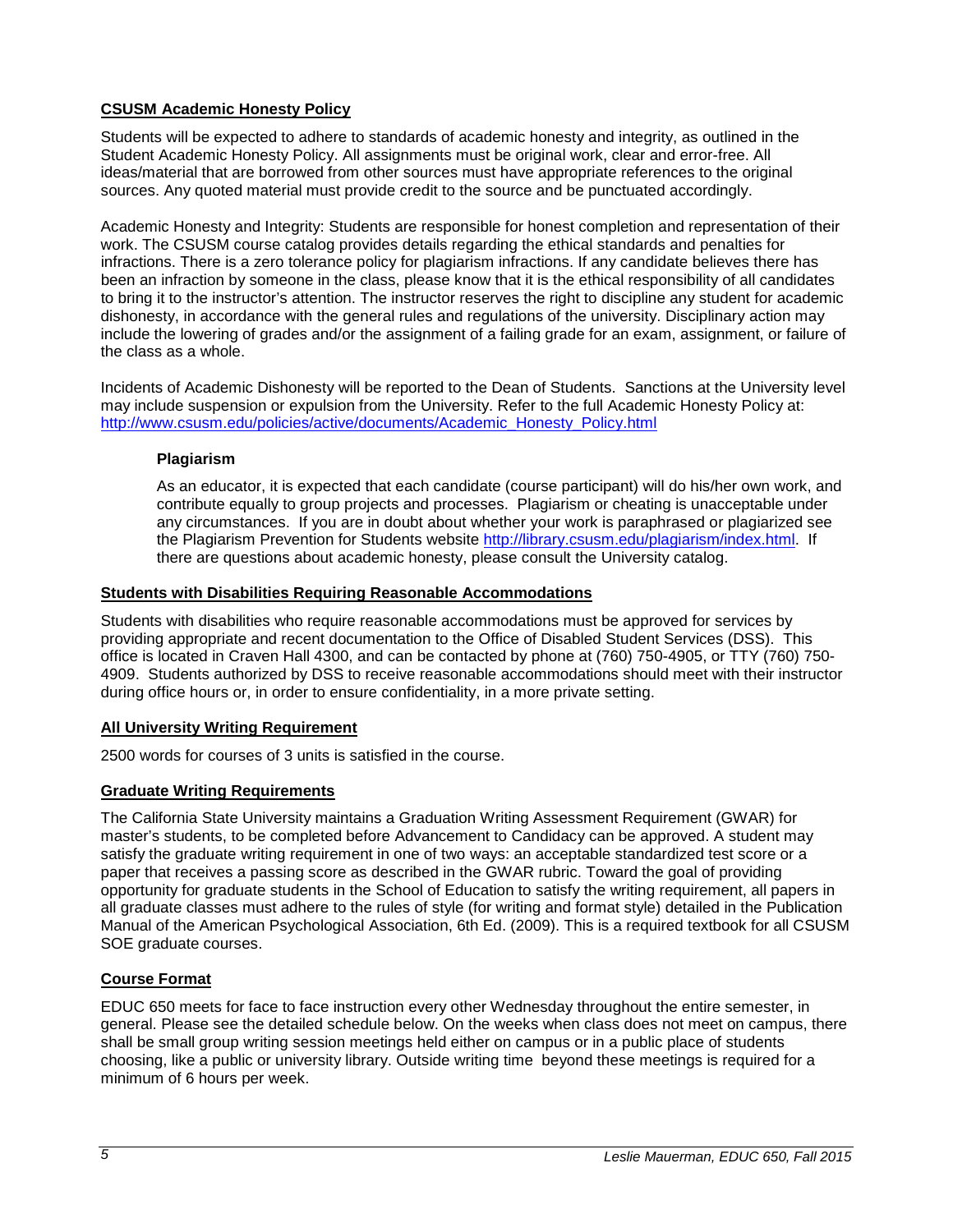## <span id="page-5-0"></span>**Necessary Technical Competency Required of Students**

Candidates must possess a working knowledge of MS Word and submit work using this protocol. Pages, Notes, Publisher, Works, or other software are not permitted. Additionally, candidates must possess a working knowledge of how to utilize and work with the track Changes function in MSWord.

### <span id="page-5-1"></span>**Contact Information for Technical Support Assistance**

Support for the use of MS Word and the use of Track Changes editing function can be found through the website: <http://www.techrepublic.com/article/microsoft-office-word-101-use-track-changes-more-efficiently/> This may include support from the CSUSM Help Desk. 760.750.4750

## <span id="page-5-2"></span>**Use of Technology**

Candidates (Course participants) are expected to demonstrate competency in the use of various forms of technology (i.e. word processing, electronic mail, Moodle, use of the Internet, and/or multimedia presentations). Specific requirements for course assignments with regard to technology are at the discretion of the instructor. Keep a digital copy of all assignments for use in your teaching portfolio. All assignments will be submitted online, and some will be submitted in hard copy as well. Details will be given in class.

## <span id="page-5-3"></span>**Electronic Communication Protocol**

Electronic correspondence is a part of your professional interactions. If you need to contact the instructor, email is often the easiest way to do so. It is my intention to respond to all received e-mails in a timely manner. Please be reminded that e-mail and on-line discussions are a very specific form of communication, with their own nuances and etiquette. For instance, electronic messages sent in all upper case (or lower case) letters, major typos, or slang, often communicate more than the sender originally intended. With that said, please be mindful of all e-mail and on-line discussion messages you send to your colleagues, to faculty members in the School of Education, or to persons within the greater educational community. All electronic messages should be crafted with professionalism and care.

Things to consider:

- Would I say in person what this electronic message specifically says?
- How could this message be misconstrued?
- Does this message represent my highest self?
- Am I sending this electronic message to avoid a face-to-face conversation?

In addition, if there is ever a concern with an electronic message sent to you, please talk with the author in person in order to correct any confusion.

## **COURSE REQUIREMENTS AND GRADED COURSE COMPONENTS**

### <span id="page-5-5"></span><span id="page-5-4"></span>**Final Exam Statement**

This course has no final examination, as it is a writing course offered in conjunction with, or as a precursor to the EDUC 698 culminating MA Experience.

### <span id="page-5-6"></span>**Grading Standards**

### **Attendance 24% = 24 Points**

Students are required to attend 8 face-to-face sessions and 6 writing team meetings. Each writing team can determine location and place for their meetings. Students may have one absence with no penalty.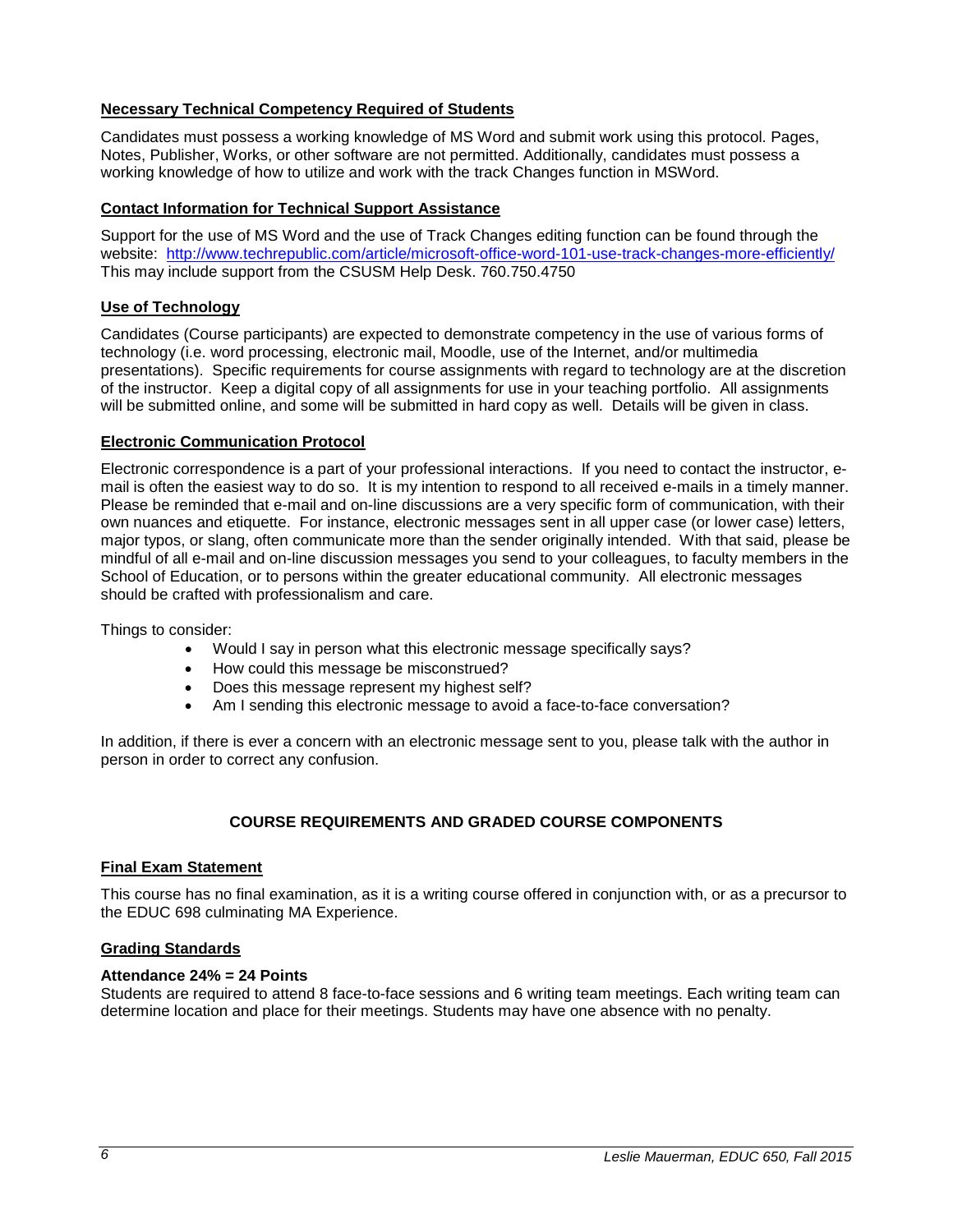#### **Writing 50% = 50 Points**

Students will be required to write 3 or more chapters of the thesis or project. Students will turn in their writing 5 times throughout the semester. Each of these five drafts will be reviewed by a peer. Two of these drafts will be reviewed and graded by the instructor. The chapters will be evaluated using the chapter rubrics for the School of Education. The peer and the instructor will evaluate the writing quality. Chapter Rubrics are provided on EDUC 698 cougar course and the School of Education Website.

### **Writing Feedback 26% = 26 Points**

Each student will provide feedback to a peer's writing 5 times throughout the semester. Each student will use the Chapter Rubrics and the Praise, Question and Polish Format to provide the feedback. The peer and the instructor will evaluate the feedback quality.

### <span id="page-6-0"></span>**Grading Scale**

| $A = 93 - 100$ | $A = 90-92$   |             |               |                |
|----------------|---------------|-------------|---------------|----------------|
| $B+= 87-89$    | $B = 83 - 86$ | $B = 80-82$ |               |                |
| $C+= 77-79$    | $C = 73-76$   | $C = 70-72$ | $D = 60 - 69$ | F=59 or lower. |

### <span id="page-6-1"></span>**Student Collaboration Policy**

Writing teams shall follow instructions in the course schedule and assign someone to post group names and meeting places, time, etc. in the Cougar Course. Exchange of information will occur on first night of class. Please see Writing policy above.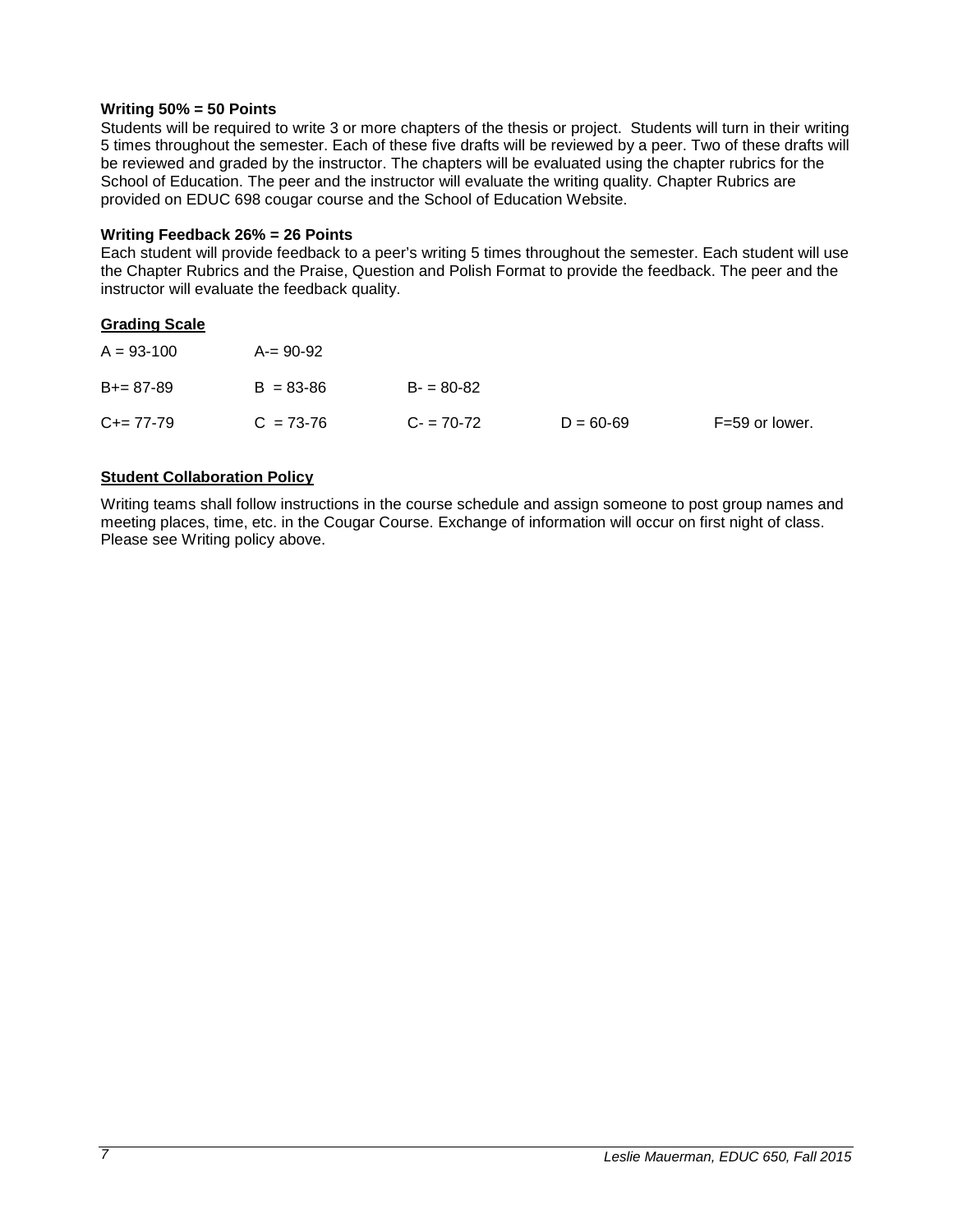# **COURSE SCHEDULE**

### **EDUC 650 Calendar Fall 2015**

<span id="page-7-0"></span>

| <b>Session</b>                                                       | <b>Topic, Activity &amp; Objectives</b>                                                                                                                                                                                                                                                                                                                                                                                                                                                                                                                                                                                                                                                                                                                                                               |  |  |
|----------------------------------------------------------------------|-------------------------------------------------------------------------------------------------------------------------------------------------------------------------------------------------------------------------------------------------------------------------------------------------------------------------------------------------------------------------------------------------------------------------------------------------------------------------------------------------------------------------------------------------------------------------------------------------------------------------------------------------------------------------------------------------------------------------------------------------------------------------------------------------------|--|--|
| Week 1<br>September 2<br>F <sub>2</sub> F                            | Introduction, Goals & Models: Face-to-Face (F2F) Class<br>1. Articulate Semester Goals & Deadlines<br>2. Choose Writing Team<br>3. Identify 3 Model Thesis/Projects from CSUSM ScholarWorks                                                                                                                                                                                                                                                                                                                                                                                                                                                                                                                                                                                                           |  |  |
| Week <sub>2</sub><br>Sept 9<br><b>Writing Team</b><br><b>Meeting</b> | Writing Team Meets Face-to-Face - NO FULL CLASS MEETING<br>Complete the following tasks by Wednesday September 3rd:<br>1. Meet with your culminating experience committee chair and review your goals for the<br>semester and determine deadlines.<br>2. Post what your goals are for this semester and the deadlines.<br>3. Post who is on your writing team.<br>4. Identify the 3 thesis or projects from CSUSM ScholarWorks that you will use as a model<br>for your writing. Identify what you will focus on for each model, i.e. literature review,<br>methodology, research analysis, curriculum design<br>5. Post a chapter for your writing team to read and provide feedback at our next face-to-<br>face session.                                                                           |  |  |
| Week 3<br>Sept 16<br>F <sub>2</sub> F                                | Writing Feedback from Team - Face-to Face Class<br>Objectives:<br>1. Review feedback on goals and deadlines and make any needed changes & repost to<br>Week 2 Writing Goals Forum.<br>2. Meet with Writing Team and share feedback to writing.<br>3. Identify what was useful about writing team feedback and set goals for next peer review.                                                                                                                                                                                                                                                                                                                                                                                                                                                         |  |  |
| Week 4<br>Sept 23<br><b>Writing Team</b><br><b>Meeting</b>           | <b>Writing Team Meet Face-to-Face</b><br>Objectives:<br>1. Meet with Writing Team face-to-face.<br>2. Exchange revised writing from last week.<br>3. Read each other's work and provide constructive feedback:<br>a. Praise: Identify what the author did well.<br>b. Question: Articulate where you had questions and what needed clarification.<br>c. Polish: Identify with specificity what could be changed to make the writing better, i.e.<br>revise a sentence if it is unclear, correct spelling mistakes, add correct APA citation<br>4. Review what was helpful about the peer feedback and what you would like to focus on<br>for the next peer review.<br>5. Post a copy of the writing and the written feedback so each partner receives credit for<br>their writing team contributions. |  |  |
| Week 5<br>Sept 30<br>F <sub>2</sub> F                                | <b>Library Search - Literature Review</b><br>Guest Speaker, Dr. Toni Olivas will review literature search tips,<br>Objectives:<br>1. Identify strategies to search for peer reviewed articles<br>2. Differentiate between "and" and "or"                                                                                                                                                                                                                                                                                                                                                                                                                                                                                                                                                              |  |  |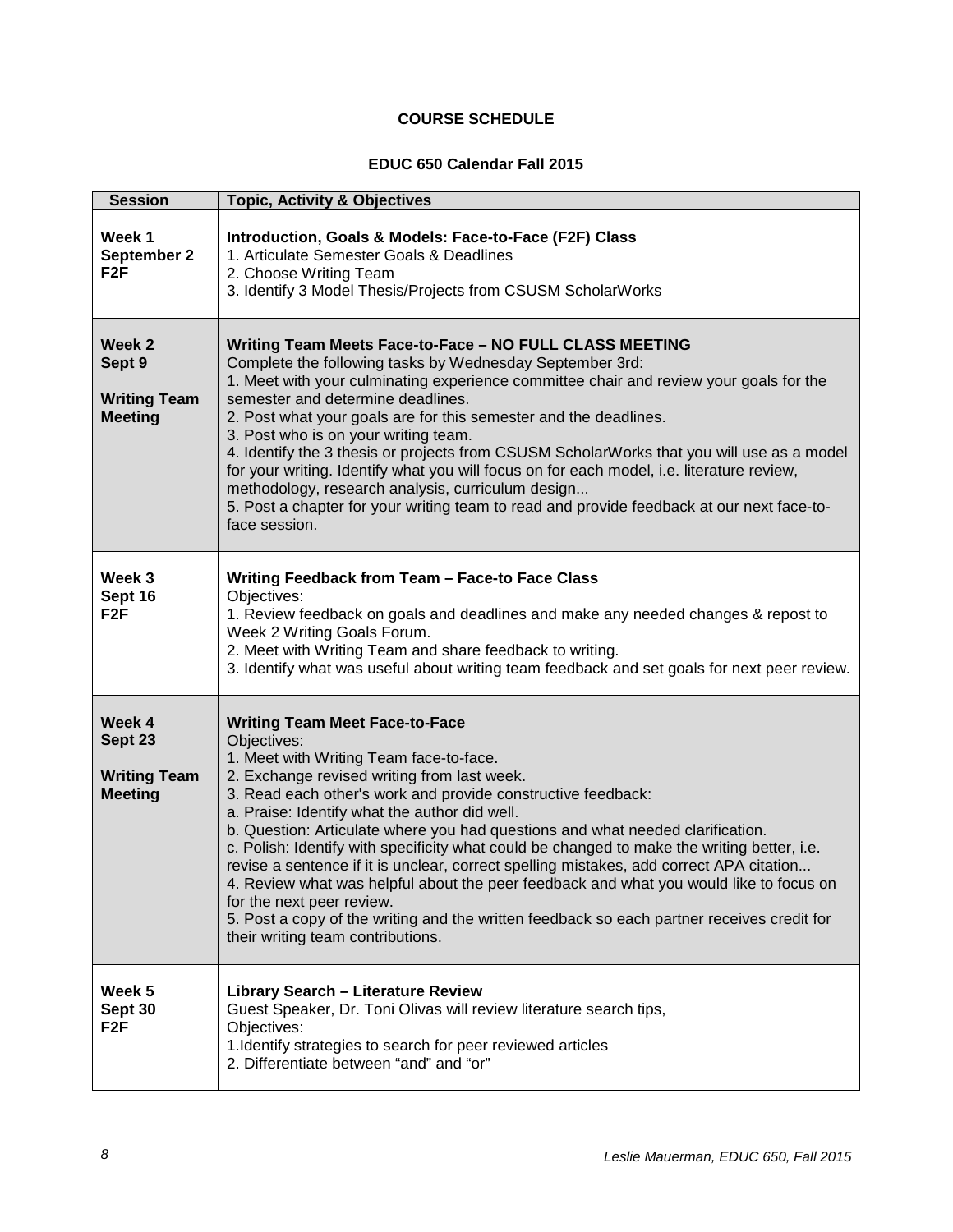| <b>Session</b>                                                   | <b>Topic, Activity &amp; Objectives</b>                                                                                                                                                                                                                                                                                                                                                                                                                                                                                                                                                                                                                                                                                                                                        |
|------------------------------------------------------------------|--------------------------------------------------------------------------------------------------------------------------------------------------------------------------------------------------------------------------------------------------------------------------------------------------------------------------------------------------------------------------------------------------------------------------------------------------------------------------------------------------------------------------------------------------------------------------------------------------------------------------------------------------------------------------------------------------------------------------------------------------------------------------------|
| Week 6<br>Oct 7<br><b>Writing Team</b><br><b>Meeting</b>         | <b>Writing Team Meet Face-to-Face</b><br>Objectives:<br>1. Meet with Writing Team face-to-face.<br>2. Exchange writing.<br>3. Read each other's work and provide constructive feedback:<br>a. Praise: Identify what the author did well.<br>b. Question: Articulate where you had questions and what needed clarification.<br>c. Polish: Identify with specificity what could be changed to make the writing better, i.e.<br>revise a sentence if it is unclear, correct spelling mistakes, add correct APA citation<br>4. Review what was helpful about the peer feedback and what you would like to focus on<br>for the next peer review.<br>5. Post a copy of the writing and the written feedback so each partner receives credit for<br>their writing team contributions. |
| Week 7<br><b>Oct 14</b><br><b>F2F class</b>                      | Topic to be Determined - Meet Face-to-Face<br>Students will identify what they need assistance with at this time.                                                                                                                                                                                                                                                                                                                                                                                                                                                                                                                                                                                                                                                              |
| Week 8<br><b>Oct 21</b><br><b>Writing Team</b><br><b>Meeting</b> | <b>Writing Team Meet Face-to-Face</b><br>Objectives:<br>1. Meet with Writing Team face-to-face.<br>2. Exchange writing.<br>3. Read each other's work and provide constructive feedback:<br>a. Praise: Identify what the author did well.<br>b. Question: Articulate where you had questions and what needed clarification.<br>c. Polish: Identify with specificity what could be changed to make the writing better, i.e.<br>revise a sentence if it is unclear, correct spelling mistakes, add correct APA citation<br>4. Review what was helpful about the peer feedback and what you would like to focus on<br>for the next peer review.<br>5. Post a copy of the writing and the written feedback so each partner receives credit for<br>their writing team contributions. |
| Week 9<br><b>Oct 28</b><br><b>F2FClass</b>                       | Topic to be Determined - Meet Face-to-Face<br>Students will identify what they need assistance with at this time.                                                                                                                                                                                                                                                                                                                                                                                                                                                                                                                                                                                                                                                              |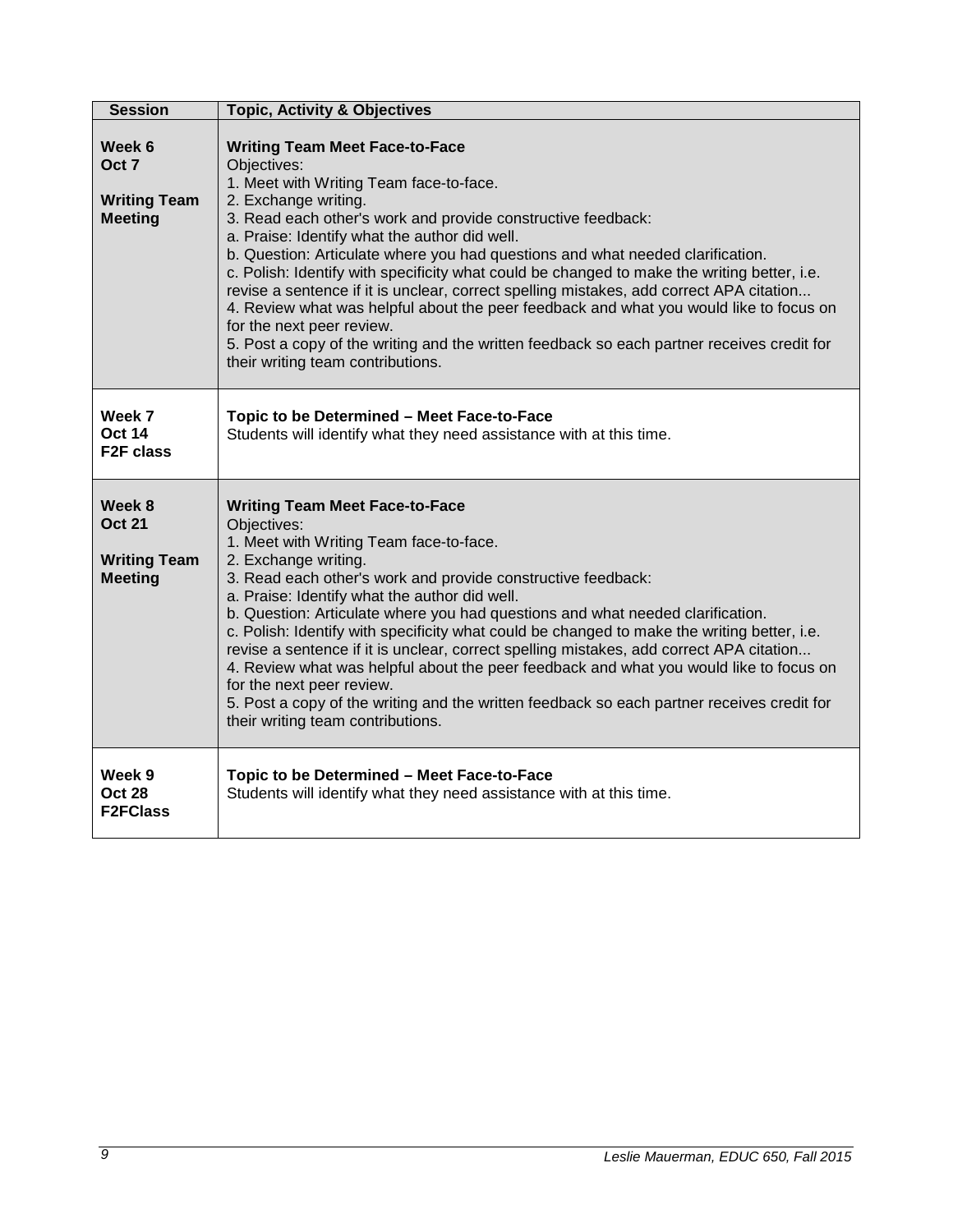| <b>Session</b>                                                | <b>Topic, Activity &amp; Objectives</b>                                                                                                                                                                                                                                                                                                                                                                                                                                                                                                                                                                                                                                    |  |  |  |
|---------------------------------------------------------------|----------------------------------------------------------------------------------------------------------------------------------------------------------------------------------------------------------------------------------------------------------------------------------------------------------------------------------------------------------------------------------------------------------------------------------------------------------------------------------------------------------------------------------------------------------------------------------------------------------------------------------------------------------------------------|--|--|--|
| Week 10<br>Nov <sub>4</sub><br><b>Writing team</b><br>meeting | Topic to be Determined -<br>Students will identify what they need assistance with at this time.<br><b>Writing Team Meet Face-to-Face</b><br>Objectives:<br>1. Meet with Writing Team face-to-face.                                                                                                                                                                                                                                                                                                                                                                                                                                                                         |  |  |  |
|                                                               | 2. Exchange writing.<br>3. Read each other's work and provide constructive feedback:<br>a. Praise: Identify what the author did well.<br>b. Question: Articulate where you had questions and what needed clarification.<br>c. Polish: Identify with specificity what could be changed to make the writing better, i.e.<br>revise a sentence if it is unclear, correct spelling mistakes, add correct APA citation<br>4. Review what was helpful about the peer feedback and what you would like to focus on<br>for the next peer review.<br>5. Post a copy of the writing and the written feedback so each partner receives credit for<br>their writing team contributions |  |  |  |
| Week 11<br><b>Nov 11</b>                                      | Veterans Day - Federal Holiday, thank a service person.                                                                                                                                                                                                                                                                                                                                                                                                                                                                                                                                                                                                                    |  |  |  |
| Week 12<br><b>Nov 18</b><br>F <sub>2</sub> F                  | <b>Poster Session Preparation - Meet Face-to-Face</b><br>Objectives:<br>1. Bring draft poster slides.<br>2. Come prepared with questions.<br>3. Finalize your poster slides and identify what else you will include on your poster.                                                                                                                                                                                                                                                                                                                                                                                                                                        |  |  |  |
| Week 13<br><b>Nov 25</b>                                      | Thanksgiving - No Class on November 26<br>Enjoy the week off.<br>Happy Thanksgiving Day!                                                                                                                                                                                                                                                                                                                                                                                                                                                                                                                                                                                   |  |  |  |
| Week 14<br>Dec <sub>2</sub><br>F <sub>2</sub> F               | <b>MA Poster Session</b><br>No official class meeting Wed Nov. 19th, instead attend the MA Poster Session Thursday,<br>Time and Place to be announced                                                                                                                                                                                                                                                                                                                                                                                                                                                                                                                      |  |  |  |
|                                                               |                                                                                                                                                                                                                                                                                                                                                                                                                                                                                                                                                                                                                                                                            |  |  |  |
| Week 15<br><b>Dec</b>                                         | TBA - Celebration of Learning and MA completion or readiness to complete next<br>term!                                                                                                                                                                                                                                                                                                                                                                                                                                                                                                                                                                                     |  |  |  |

This calendar has been thoughtfully planned, but could change to meet student needs.